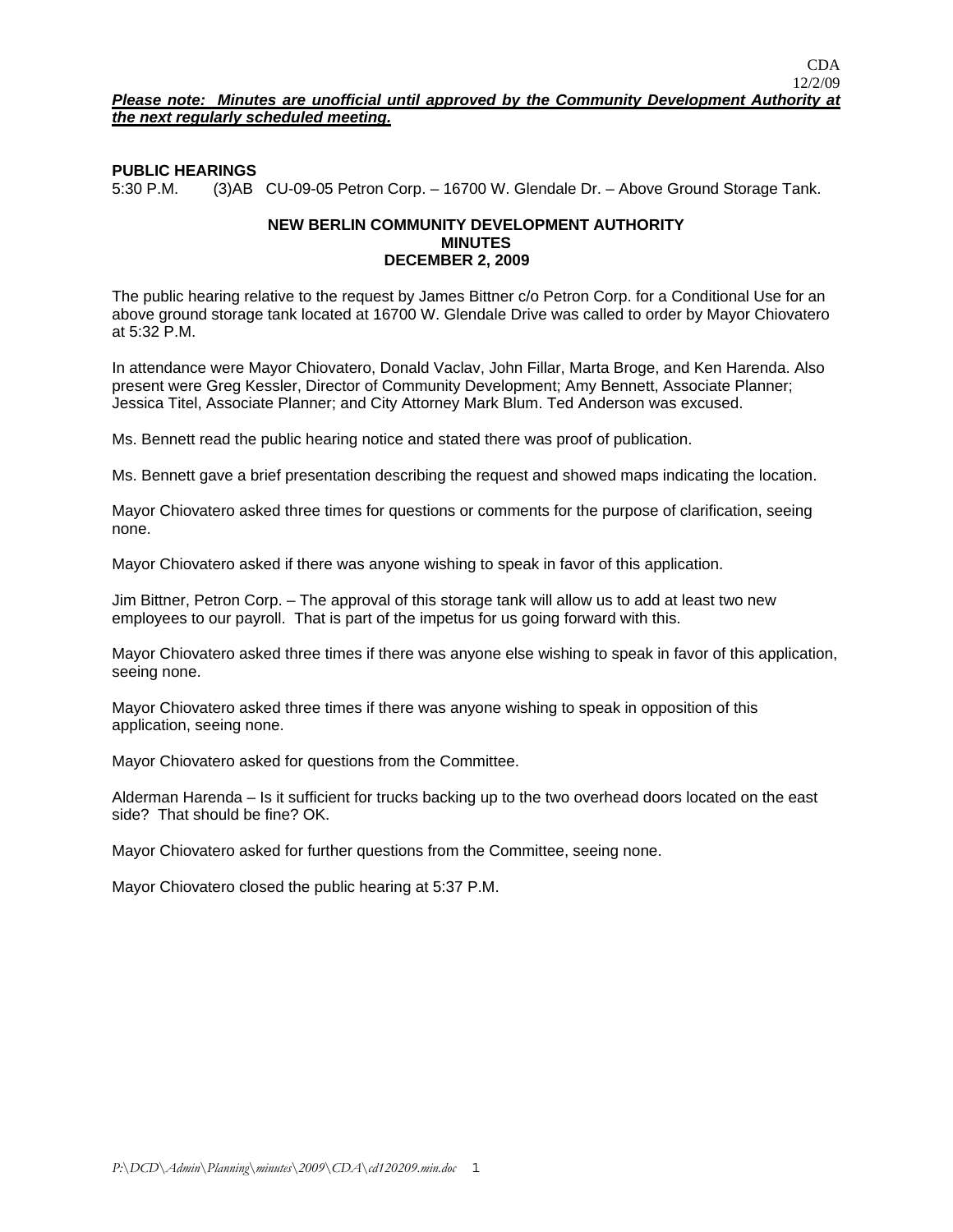## 5:31 P.M.  $(7)$ JT CU-09-06 Denali Ingredients, LLC – 3110 S. 166<sup>th</sup> St. – Above Ground Storage Tank.

## **NEW BERLIN COMMUNITY DEVELOPMENT AUTHORITY MINUTES DECEMBER 2, 2009**

The public hearing relative to the request by Arlen Meidenbauer c/o Denali Ingredients LLC for a Conditional Use for an above ground storage tank located at 3110 S. 166<sup>th</sup> Street was called to order by Mayor Chiovatero at 5:37 P.M.

In attendance were Mayor Chiovatero, Donald Vaclav, John Fillar, Marta Broge, and Ken Harenda. Also present were Greg Kessler, Director of Community Development; Amy Bennett, Associate Planner; Jessica Titel, Associate Planner; and City Attorney Mark Blum. Ted Anderson was excused.

Ms. Titel read the public hearing notice and stated there was proof of publication.

Ms. Titel gave a brief presentation describing the request and showed maps indicating the location.

Mayor Chiovatero asked three times for questions or comments for the purpose of clarification, seeing none.

Mayor Chiovatero asked for questions or comments for the purpose of clarification.

Arlen Meidenbauer, Denali Ingredients – We just recently purchased this building. We make flavors and ingredients for ice cream products. This nitrogen tank will be used to freeze products for manufacture. We intend to immediately hire eight to ten people for this facility with future growth because we will have room for more freezing tunnels in this facility.

Mayor Chiovatero asked three times if there was anyone else wishing to speak in favor of this application, seeing none.

Mayor Chiovatero asked three times if there was anyone wishing to speak in opposition of this application, seeing none.

Mayor Chiovatero asked for questions from the Committee.

Mr. Vaclav – I want to thank you for purchasing another building in the industrial park. That was a very good move. Looking at your interior alterations and then where the tank is being placed, is that necessitated in the front of the building because the operation will be in the front compared to the back or the side? I think you get the prize for the biggest tank.

Mr. Meidenbauer – We will need that big of a tank. Freezing product takes a lot of nitrogen. We are expecting between one and two deliveries a month on this tank when we get up to full production. We need that big size. The freezing tunnel that we are putting in is on the west end of the facility. The piping is relatively expensive to purchase and install. That is why we want to keep it as short a distance as possible. It is also more efficient if it is closer. In this case it is not heat loss, it is freezing loss. That is why it is in the front of the building like it is.

Mr. Vaclav – That is what I was asking when I was looking at your plan, so that is the best placement. I know the trees are not going to provide the cover that you are looking for in fall and winter, therefore the 8' fence, but if it keeps the operation going and people are going to be hired, it is well worth it.

Mayor Chiovatero asked for further questions from the Committee, seeing none.

Mayor Chiovatero closed the public hearing at 5:42 P.M.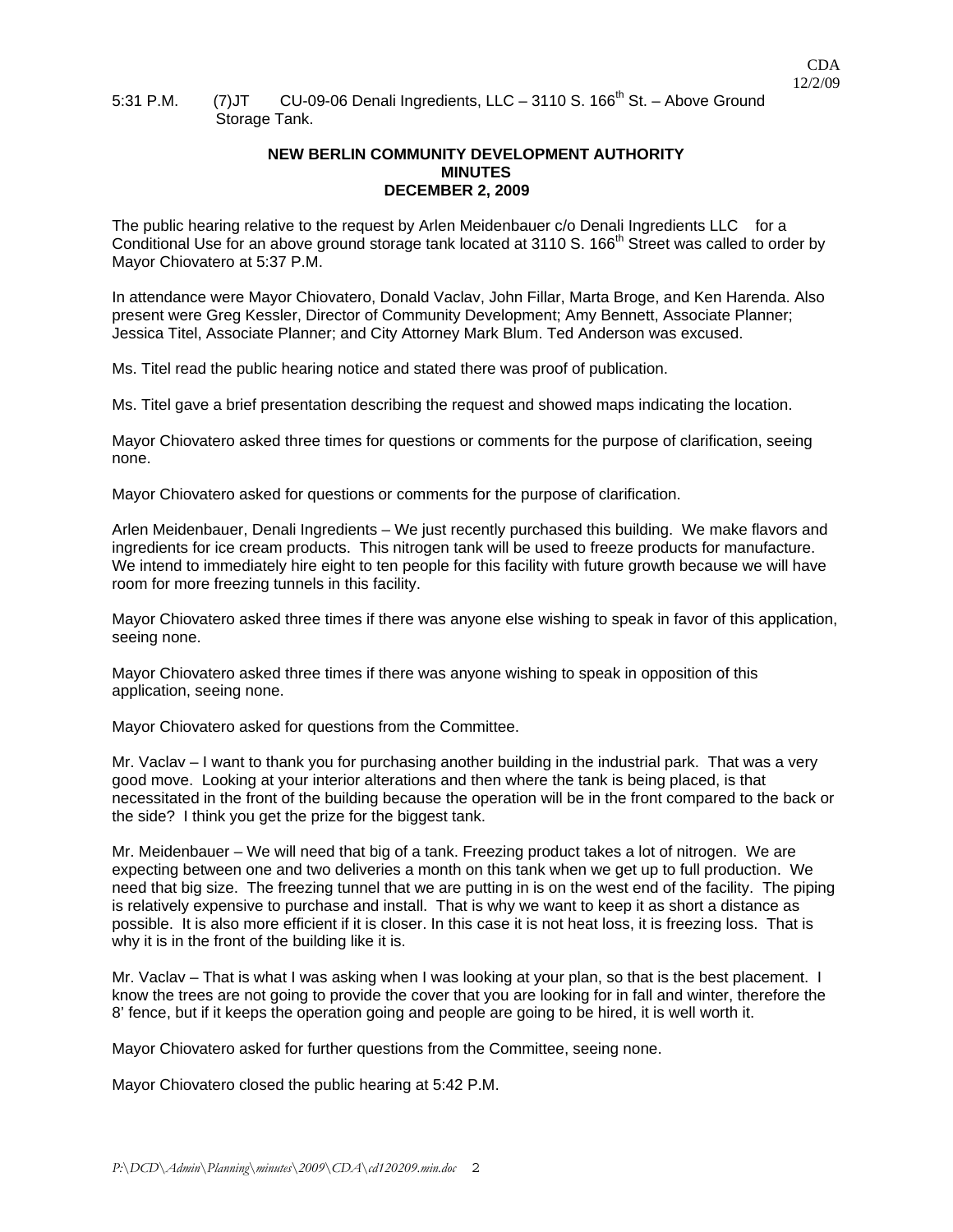CDA

#### **NEW BERLIN COMMUNITY DEVELOPMENT AUTHORITY MINUTES DECEMBER 2, 2009**

The public hearing relative to the request by Ed Granneman c/o Mexican Accent, LLC for a Conditional Use for an above ground storage tank located at 16675 W. Glendale Drive was called to order by Mayor Chiovatero at 5:42 P.M.

In attendance were Mayor Chiovatero, Donald Vaclav, John Fillar, Marta Broge, and Ken Harenda. Also present were Greg Kessler, Director of Community Development; Amy Bennett, Associate Planner; Jessica Titel, Associate Planner; and City Attorney Mark Blum. Ted Anderson was excused.

Ms. Titel read the public hearing notice and stated there was proof of publication.

Ms. Titel gave a brief presentation describing the request and showed maps indicating the location.

Mayor Chiovatero asked three times for questions or comments for the purpose of clarification, seeing none.

Mayor Chiovatero asked three times if there was anyone wishing to speak in favor of this application, seeing none.

Mayor Chiovatero asked three times if there was anyone wishing to speak in opposition of this application, seeing none.

Mayor Chiovatero asked for questions from the Committee, seeing none.

Mayor Chiovatero closed the public hearing at 5:45 P.M.

Storage Tank.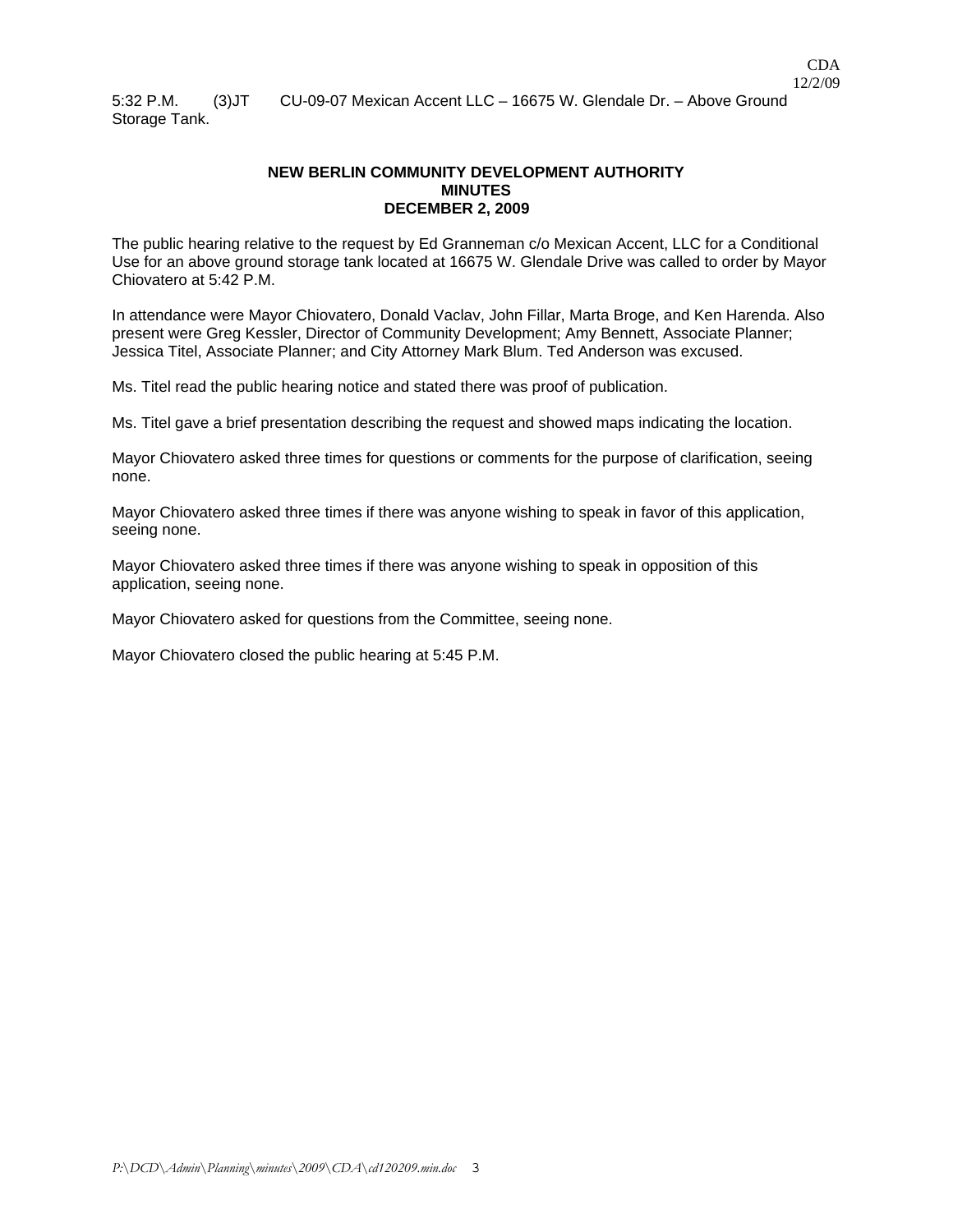#### **NEW BERLIN COMMUNITY DEVELOPMENT AUTHORITY MINUTES DECEMBER 2, 2009**

The Community Development Authority Meeting was called to order by Mayor Chiovatero at 5:45 P.M.

In attendance were Mayor Chiovatero, Donald Vaclav, John Fillar, Marta Broge, and Ken Harenda. Also present were Greg Kessler, Director of Community Development; Amy Bennett, Associate Planner; Jessica Titel, Associate Planner; and City Attorney Mark Blum. Ted Anderson was excused.

Motion by Ms. Broge to approve the November 5, 2009 Community Development Authority Minutes. Seconded by Mr. Vaclav. Motion passes unanimously.

## **COMMUNITY DEVELOPMENT AUTHORITY EXECUTIVE DIRECTOR'S REPORT** – No Report

#### **CONTINUED BUSINESS**

1. PG-926 Mill Valley Redevelopment Plan – Discussion.

Mr. Kessler explained that there is no new information, but this item is on the agenda tonight to answer any questions from the CDA that might be left from the presentation at the last meeting.

Alderman Harenda – I was not at the last meeting, however, I am aware of what is going on. To bring everybody up to speed for the internal discussions with staff, what is the next step? What are we looking to do next?

Mr. Kessler – The overall Comprehensive Plan is at the Council level. We were going to wait to see how that plays out, and then ask for a recommendation from this body on this particular project sometime early next year. At that point, we would then approve a Resolution and send it on to Council, and upon approval of that, begin inter-municipal negotiations with the City of Muskego.

Mayor Chiovatero – I would note that I did meet with Mayor Johnson about this project last week. I asked him if he had any questions or concerns. He was going to go back to see his people and come back to us if they had questions for discussion. He feels it is a good project, but needs to do further checking regarding concerns with the utilities. He had no real issues and was happy that I went to him to talk.

Alderman Harenda – The minutes talk of a discussion for a potential TIF. The property is within the boundary of the City of New Berlin but falls within the Muskego Norway School District. The utilities coming from Muskego is one issue we would have to deal with. There have been discussions over the last eight years in respect to that. Details on the cost and sharing responsibilities and liabilities of the TIF need to be worked out. The School District has no say in discussion with respect to the infrastructure. They do have a say in the TIF structure. Mr. Eberle mentioned that the TIF will be reviewed by the joint review board, and I just want to make sure that cash contributions and things like that will be addressed at that time. Do we actually get involved with bringing the School Districts into discussion at that point?

Mayor Chiovatero – I did approach our School District and they would not be involved. It would be definitely with Muskego.

Alderman Harenda – Attorney Blum, when you talk about setting up a TIF structure and whose liability will cover what, can a school body or district be brought into that? The agreement would basically be between the City of New Berlin vs. the Muskego School District.

Attorney Blum – The TIF District would be within the City of New Berlin, so it would be the City of New Berlin dealing with the Developer with respect to the structure of the TIF Agreement or the Developer's Agreement for the site, and then ultimately you would be looking at a TIF where you would be looking for guarantees from the Developer to cover the financing that would be necessary as part of that. The School District really wouldn't have a role or a vote until you get to the time of the joint review board asking if this is an appropriate project for a TIF. In terms of a place at the table for the Developer's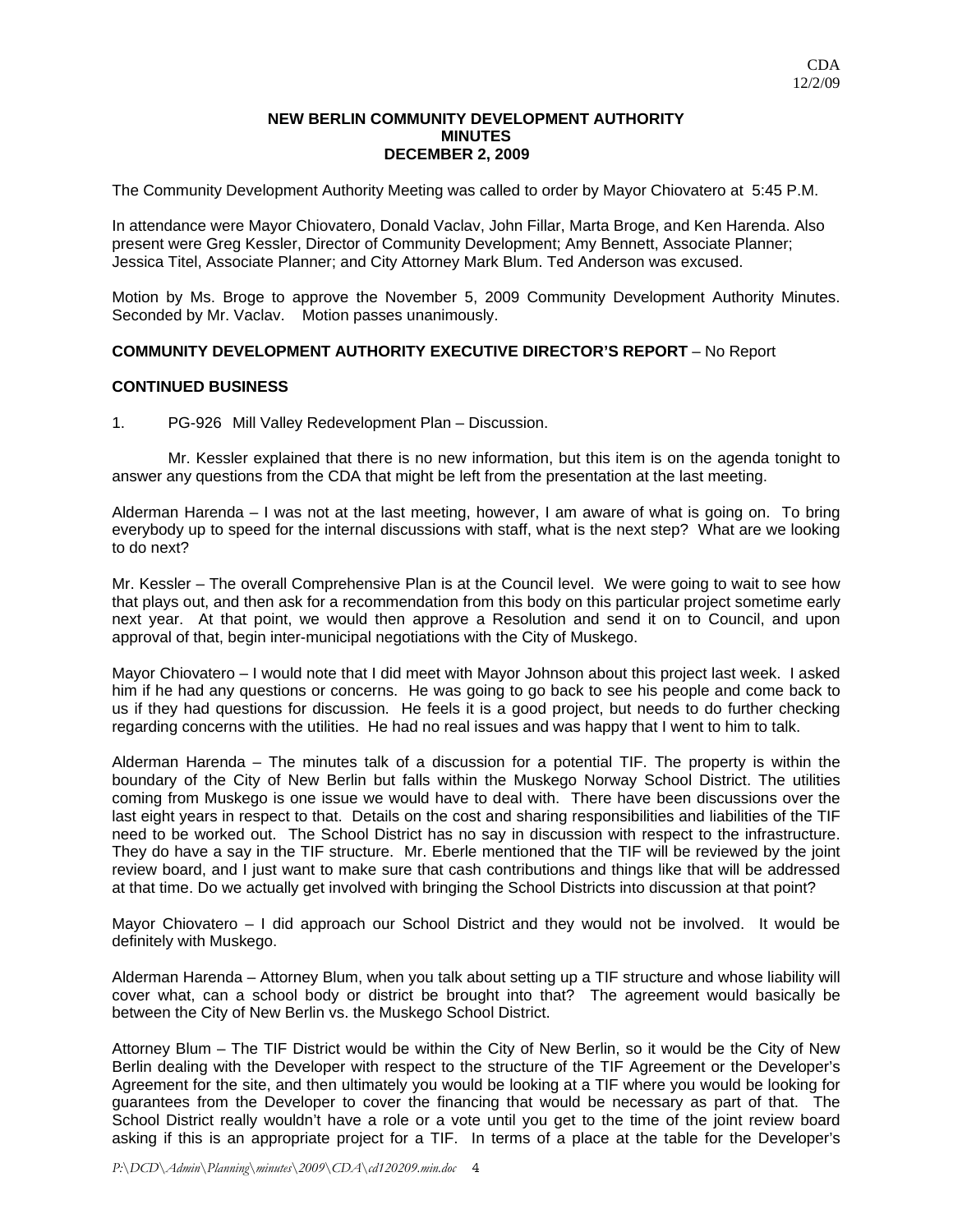Agreement and those discussions, no the School District would not, but I think the City of Muskego would be looking at a benefit to their school district as part of the issue with utilities. That will remain to be seen.

Alderman Harenda – About six or seven years ago I made a formal request to New Berlin School Board to make an application request to pull this into the New Berlin School District. At that time the School Board decided not to go that route. It is politically problematic if they did request it today that various bodies could contest that and drag it out and eventually go to the state. The benefit does fall within their district, so it is a concern. I prefer that benefit would fall within New Berlin School District, but I don't know if that will be possible.

So everyone understands, we are looking to deal with the Comprehensive Plan first, make the formal recommendation from Council back to CDA before we make a movement towards formalizing negotiations with the City of Muskego regarding the infrastructure and the offsets with respect with that.

City Attorney Blum – Because of the consistency requirement, it makes sense that you would approve your Master Plan before you look at an important project like this.

Mayor Chiovatero asked for any further questions or comments.

Mr. Fillar – In regard to the Muskego School District, I think they should be involved with this and at least be notified and make sure they have access to the meetings, discussions, and minutes because once they realize the benefit they will gain from this, they could perhaps lobby the City on our behalf, which from my point of view, would be for Muskego to contribute financially to this. I would hope somebody from New Berlin would just flat out ask Muskego if they could help out. Yes or No?

Mayor Chiovatero – That will be part of the negotiations in the intergovernmental agreement. Right now, I was just taking the temperature and seeing if there are any issues they see that would prevent us from even moving forward. We talked a little about the School District benefits and Mayor Johnson is checking about some questions because he has been told that it is only a one year benefit for them. I didn't understand that so he is going to check on it and get back to me. That is the only discussion we had on that, the rest was about the infrastructure and how it plays out in their future development of the area.

Mr. Fillar – Greg, at one of these meetings can you get that map that Dave Haines put together and put it up on the board?

Mr. Kessler – The one you emailed out?

Mr. Fillar – Yes.

There were no further comments or questions from Committee Members at this time.

#### **NEW BUSINESS**

2. (3)AB CU-09-05 Petron Corp. – 16700 W. Glendale Dr. – Above Ground Storage Tank.

 Motion by Ms. Broge to approve the installation of a nitrogen above-ground nitrogen storage tank located at 16700 W. Glendale Drive subject to the application, plans on file and the following conditions:

- 1) Site Plan:
	- a) The equipment consists of an above-ground nitrogen storage tank with within an enclosure.
	- b) The above-ground nitrogen tank shall be reviewed and approved under separate permit through the City of New Berlin Fire Department.
	- c) Per the New Berlin Industrial Park Redevelopment Plan Design Guidelines, the proposed chain-link fence enclosure shall have a non-clear vinyl coated slating.
- 2) Building Inspections:
	- a) If the tank is required to have a concrete foundation, the installation of that foundation shall require a building permit.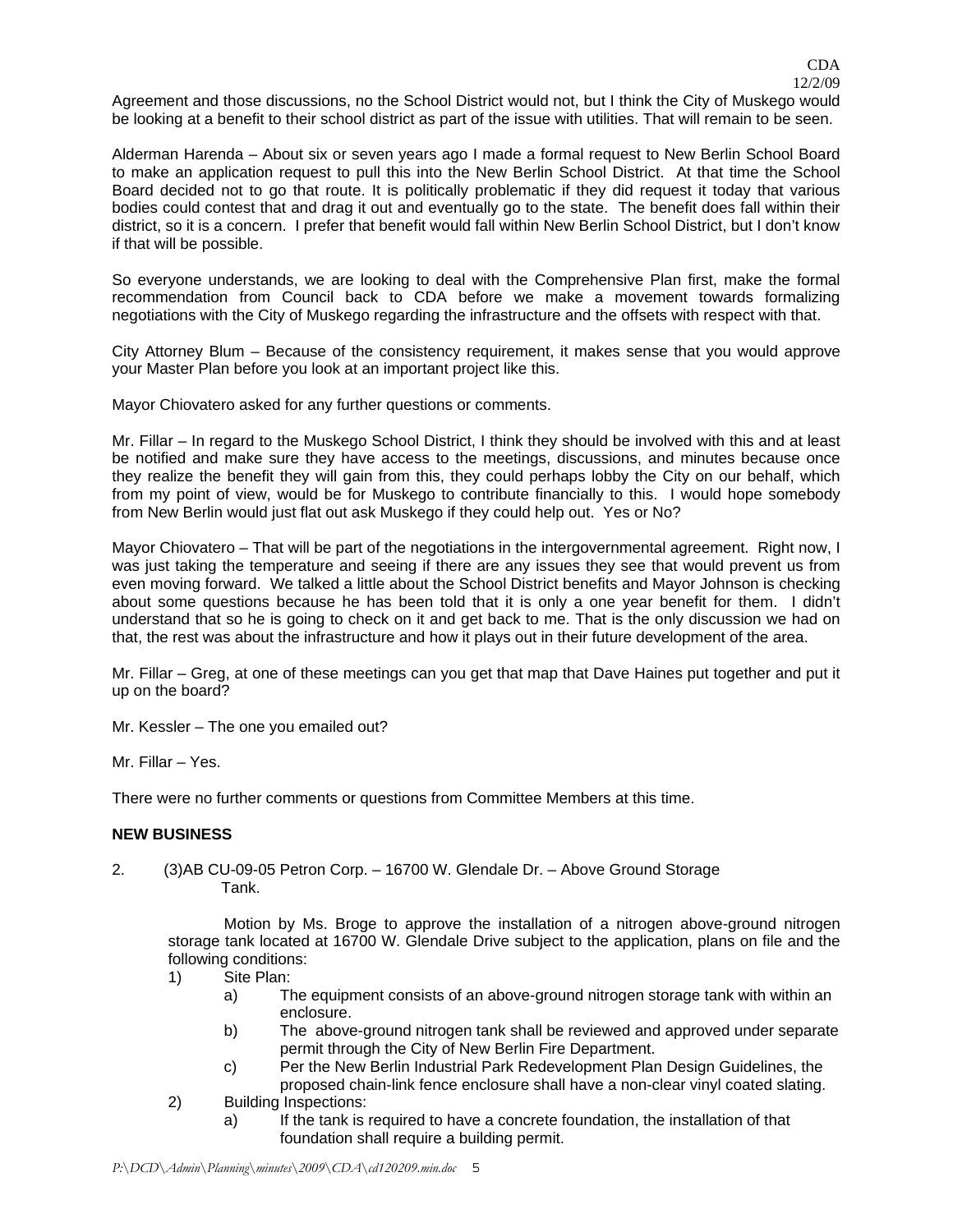- b) Foundation plans shall be signed and stamped by a licensed architect or professional engineer per Wisconsin Enrolled Commercial Building Code. (Comm 61.31 Plans)
- c) Foundation plans shall be approved by the New Berlin Department of Community Development Inspection Division per State of Wisconsin Dept. of Commerce Safety and Buildings Division and the Wisconsin Enrolled Commercial Building Code. (Comm 61.70 Certified municipalities and counties.)
- d) Apply and obtain appropriate building, plumbing and electrical permits.

Seconded by Mr. Vaclav. Motion carried unanimously.

3. (7)JT CU-09-06 Denali Ingredients, LLC – 3100 S. 166<sup>th</sup> St. – Above Ground Storage Tank.

 Motion by Alderman Harenda to approve the installation of an above-ground nitrogen storage tank and approval for an 8-foot high fence surrounding the tank located at 3100 S. 166<sup>th</sup> Street subject to the application, plans on file and the following conditions:

- 1) Site Plan:
	- a) The equipment consists of an above-ground nitrogen storage tank with all the mechanicals for the tank within an enclosure.
	- b) Above-ground storage tank shall be reviewed and approved under separate permit through the City of New Berlin Fire Department.
	- c) Per the New Berlin Industrial Park Redevelopment Plan Design Guidelines, the proposed chain-link fence enclosure shall have a non-clear vinyl coated slating.
- 2) Building Inspections:
	- a) If the tank is required to have a concrete foundation, the installation of that foundation shall require a building permit.
	- b) Foundation plans shall be signed and stamped by a licensed architect or professional engineer per Wisconsin Enrolled Commercial Building Code (Comm 61.31 Plans).
	- c) Foundation plans shall be approved by the New Berlin Department of Community Development Inspection Division per State of Wisconsin Dept. of Commerce Safety and Buildings Division and the Wisconsin Enrolled Commercial Building Code. (Comm 61.70 Certified municipalities and counties.)
	- d) Apply and obtain appropriate building, plumbing and electrical permits.

Seconded by Mr. Vaclav. Motion carried unanimously.

4. (3)JT CU-09-07 Mexican Accent LLC – 16675 W. Glendale Dr. – Above Ground Storage Tank.

 Motion by Mr. Fillar to approve the installation of an above-ground nitrogen storage tank located at 16675 W. Glendale Drive subject to the application, plans on file and the following conditions:

- 1) Site Plan:
	- a) The equipment consists of an above-ground nitrogen storage tank with all the mechanicals for the tank within an enclosure.
	- b) Above-ground storage tank shall be reviewed and approved under separate permit through the City of New Berlin Fire Department.
	- c) Per the New Berlin Industrial Park Redevelopment Plan Design Guidelines, the proposed chain-link fence enclosure shall have a non-clear vinyl coated slating.
- 2) Building Inspections:
	- a) If the tank is required to have a concrete foundation, the installation of that foundation shall require a building permit.
	- b) Foundation plans shall be signed and stamped by a licensed architect or professional engineer per Wisconsin Enrolled Commercial Building Code (Comm 61.31 Plans).